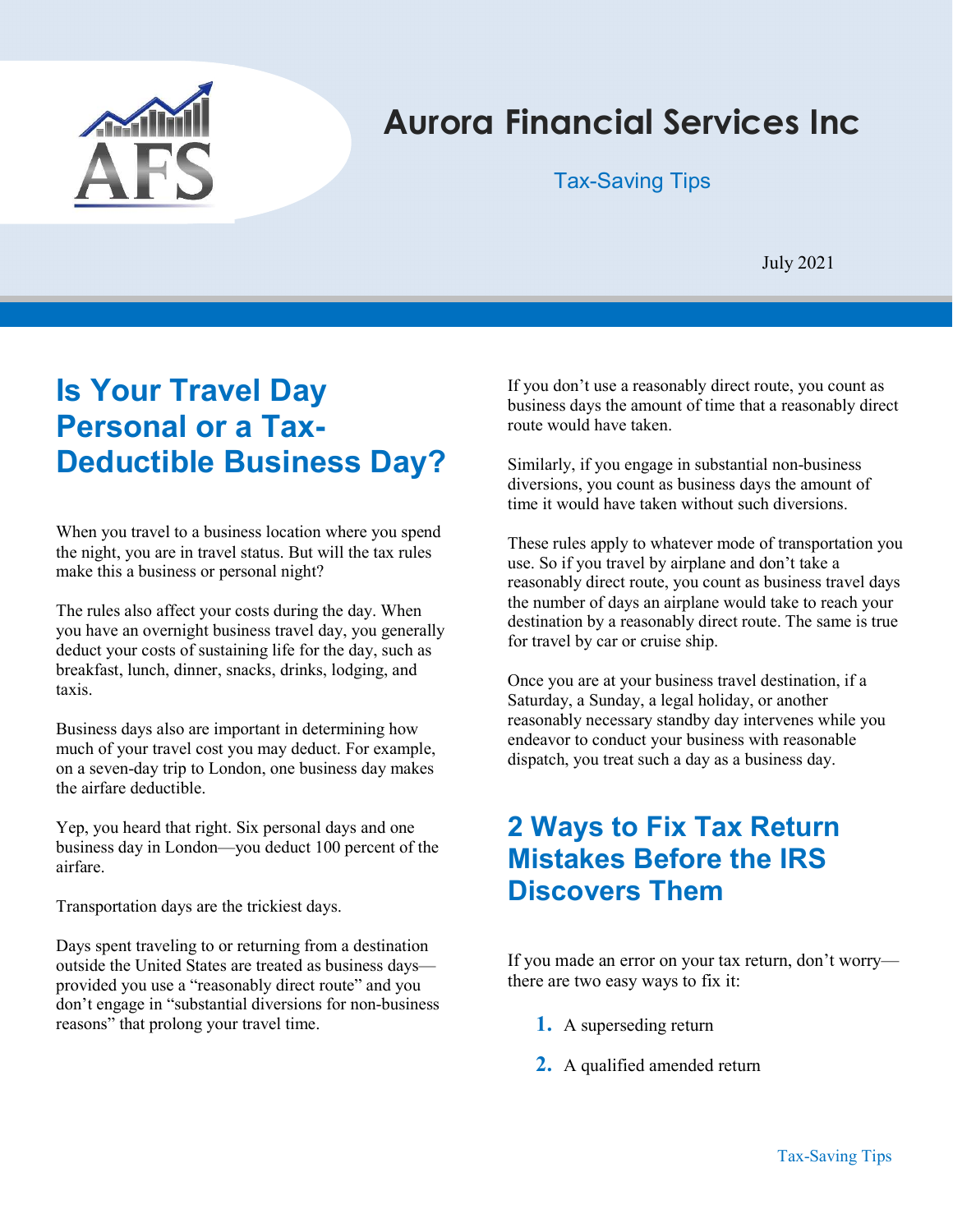A superseding return is an amended or corrected return filed on or before the original or extended due date. The IRS considers the changes on a superseding return to be part of your original return.

A qualified amended return is an amended return that you file after the due date of the return (including extensions) and before the earliest of several events, but most likely when the IRS contacts you with respect to an examination of the return. If you file a qualified amended return, you avoid the 20 percent accuracy-related penalty on that mistake.

When it comes to the IRS, an ounce of prevention is worth a pound of cure. If you made a mistake, fix it as soon as you know about it, which will save you penalties, increased interest accruals, and the headache of an IRS review of your return.

#### Find the Winning Tax Law for Your IRS Audit

If you are suffering or about to suffer an IRS audit, you should know how your tax positions stack up against the IRS examiners' positions.

In most cases, you are discussing the facts, not the law, and you prove your facts with receipts, canceled checks, and logbooks. Once you get into the law, the rules of engagement work pretty much as described below.

Here are three general rules on the persuasiveness of tax documents:

- Statutes and regulations are highly persuasive with both the courts and the IRS.
- The next-best authority with the courts is prior case law.
- The next-best authorities with the IRS are IRS documents. But as you'll see, IRS documents range from very strong to very weak.

Your tax dispute always begins with the IRS.

At the earliest stages of the audit, you work with auditors and agents whose knowledge of the law comes primarily (or solely) from IRS documents, not statutes or court cases. As you advance your case within the IRS, you deal with supervisors and officers who are more knowledgeable and pay more attention to the code, regulations, and (to a lesser extent) court cases.

Throughout the audit, one thing remains constant: IRS documents remain hugely important at all levels within the IRS.

After the tax code and regulations, the first type of official IRS publication is a revenue ruling. The revenue ruling reads like a condensed court case and describes how the IRS applies the law to a particular set of facts.

The second type of official publication is the revenue procedure. The IRS uses the revenue procedure to administer the law by updating dollar amounts for inflation and by explaining procedures for making elections or filing forms.

The third type of official publication is the acquiescence or non-acquiescence. At its discretion, the IRS can issue a statement indicating its agreement (acquiescence) or disagreement (non-acquiescence) with a Tax Court ruling.

Last, you'll find notices and announcements that describe the IRS's official position on recent issues. You'll also find private letter rulings and technical advice memoranda that carry weight with the IRS.

The IRS also publishes IRS forms, instructions, publications, and FAQs (guides). The guides are less technical than official pronouncements, and they don't include citations. The IRS writes the guides in clear terms so that non-professionals can easily understand them.

Most tax disputes begin and end with the IRS. So where do court cases fit into your legal research? Court cases matter at the IRS level for two reasons:

 At the highest level of IRS review (appeals), IRS officers consider court cases.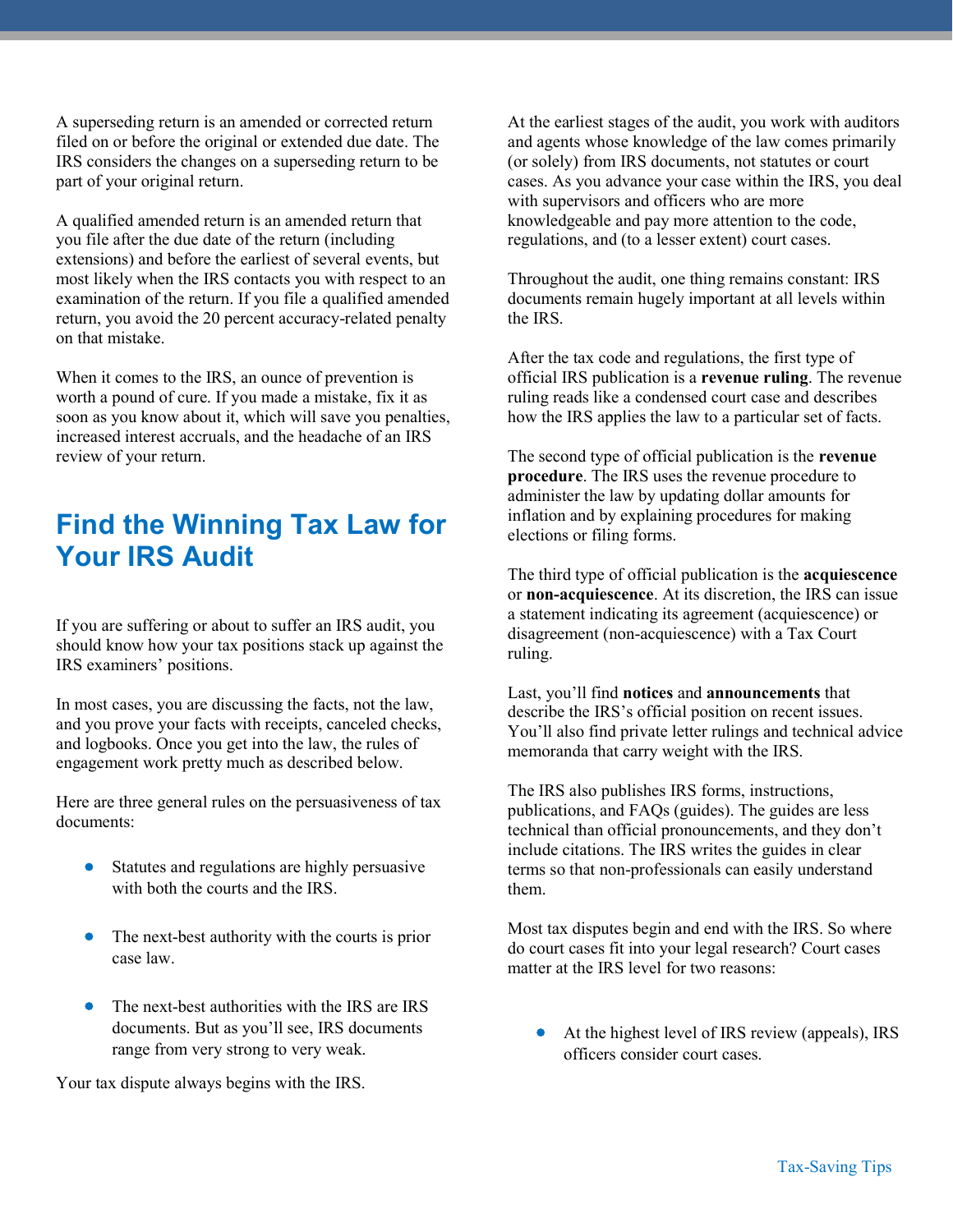Court cases usually describe all the statutes, regulations, and other important IRS documents you need in order to support your case. Plagiarizing court cases is not only within the rules for engagement with the IRS but also a great strategy!

Once your tax dispute leaves the IRS and enters court, your best sources of tax authority are statutes, regulations, and prior court cases.

#### Garage Space as a Home **Office**

Do you claim a tax deduction for a home office?

Should you include or exclude your garage space in your calculations of business-use percentage?

Ronald Culp earned an office deduction for 78 percent of his home. That's a nice percentage, but what's really interesting is how the court looked at Mr. Culp's home in deciding that 78 percent business use.

Here's how the court made the computation that produced the 78 percent business use of Mr. Culp's home:

- The court counted the garage as office space because it could find no basis in law or fact for excluding it. (The garage held two printing presses and a large paper cutter that were integral to Mr. Culp's business.)
- Regarding the utility room in the basement where the water heater and furnace were located, the court said that this space failed the exclusive business-use standard for the home-office deduction and that such space counted as personal space.
- The attic, which measured 1,128 square feet, contained only 100 square feet of usable space. The court ruled that the other 1,028 square feet were not functional, because that footage was not

accessible due to the slope of the roofline and/or the lack of flooring.

Observation. The printing took place in the garage, but the IRS said that such space was not usable space, and the IRS did not want it counted in the calculations. The taxpayer and the court agreed that the space should be counted in the calculations. Will this be true for other garages?

According to the court's description in a different case, Gene Moretti rented a 5.5-room house consisting of two bedrooms, a den, a living room, a dining room, and a half-kitchen. The court noted that "the house also had a garage" and that Mr. Moretti claimed business use of the den, living room, dining room, and garage.

The court concluded that only the den met the regular and exclusive use requirements for qualification as an office in the home.

To calculate the business percentage, the court used the number-of-rooms method and calculated that one room (the den) of the 5.5 rooms represented the business-use percentage of this home. The court ignored the garage even though Mr. Moretti tried to claim it as office space.

The two-garage case. In an effort to save time, the court tried two separate day-care cases together. Each case involved the use of a garage.

In both of these court cases, the IRS excluded the garages from its computations.

The court took the opposite view. First, it included both garages in the business-use-of-home calculations. Although it found that one garage met the requirements for the home-office deduction and one garage did not, the key point is that both garages were included in the calculations.

In conclusion, we see in these court cases that the IRS often excluded the garages, whereas the courts were eager to include them. Since you start any disagreement over your tax return with the IRS, this should work to your advantage.

You might think that the rules are a little unclear in this area. That's true.